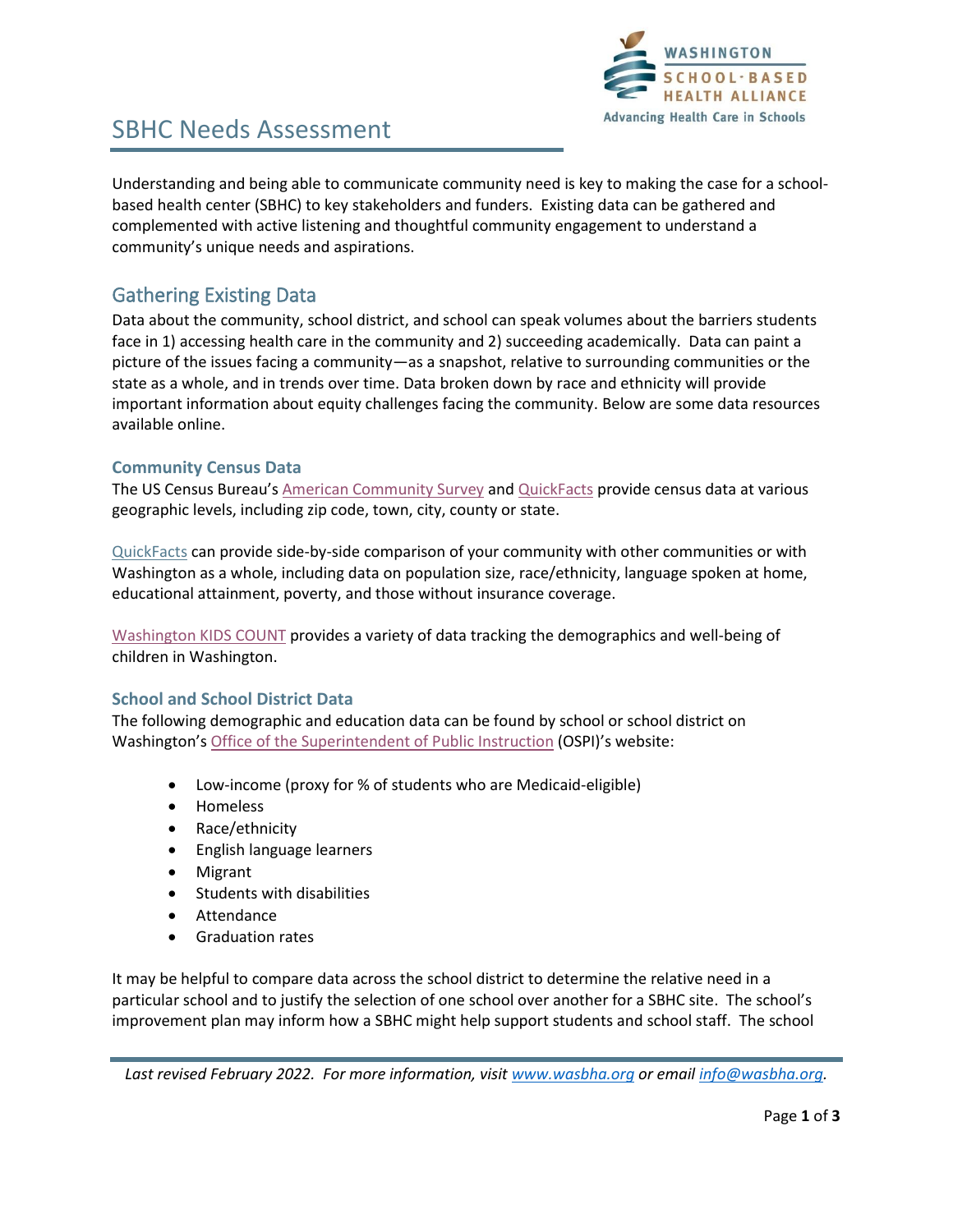

# SBHC Needs Assessment

may also be able to provide the results of any schoolwide universal screening completed in recent years, which may reveal specific needs among its student population.

### **Health Data**

The Washingto[n Healthy Youth Survey](http://www.askhys.net/) (HYS) provides important survey results about the health of adolescents in Washington state, including safety and violence behaviors, risk and protective factors, health and health-related behaviors, and substance use. The general public can access HYS data at the state, Educational Service District (ESD) or county level. School district and school-level data is accessible by school staff or to the general public with [permission by district administrators.](http://www.askhys.net/Home/GetAccess)

The [COVID-19 Student Survey](https://csswashington.org/) was an online survey administered to students at participating Washington schools in  $6<sup>th</sup>$  through 12<sup>th</sup> grades in March of 2021 to help school leaders in their planning and student support programming.

King County provides th[e Communities Count](https://www.communitiescount.org/) data portal where you can access both education and health data for King County.

**Immunization rates** by school, district, and county are available from the [WA state Department of](https://www.doh.wa.gov/DataandStatisticalReports/HealthBehaviors/Immunization/SchoolReports)  [Health.](https://www.doh.wa.gov/DataandStatisticalReports/HealthBehaviors/Immunization/SchoolReports)

Contact your [local public health department](https://www.doh.wa.gov/AboutUs/PublicHealthSystem/LocalHealthJurisdictions) for **adolescent birth rates** and other community-level public health data.

### **Health Care Access**

While it can be difficult to quantify health care access for school-age youth, you might identify:

- [Health Professional](https://data.hrsa.gov/tools/shortage-area/hpsa-find) Shortage Area (HPSA) scores by county or service area on the Health Resources & Services Administration (HRSA) website.
- Medical, behavioral health and dental providers in the community that serve children and adolescents, especially the uninsured and those on Medicaid (and are accepting NEW patients)
- Availability of public transportation in the community and the time it takes to reach the nearest health care provider, hospital, etc.

### **Ask the School Community**

In addition to gathering existing data, engage with and listen to the school community to assess their health care needs and priorities. To hear directly from the school community, you might conduct:

- Surveys of students, families and school staff
- Key informant interviews or focus groups

Surveys might be distributed and collected at school meetings or events, through the school's website or other electronic means of school communication. Key school staff might be engaged to help survey

*Last revised February 2022. For more information, visi[t www.wasbha.org](http://www.wasbha.org/) or email [info@wasbha.org.](mailto:info@wasbha.org)*